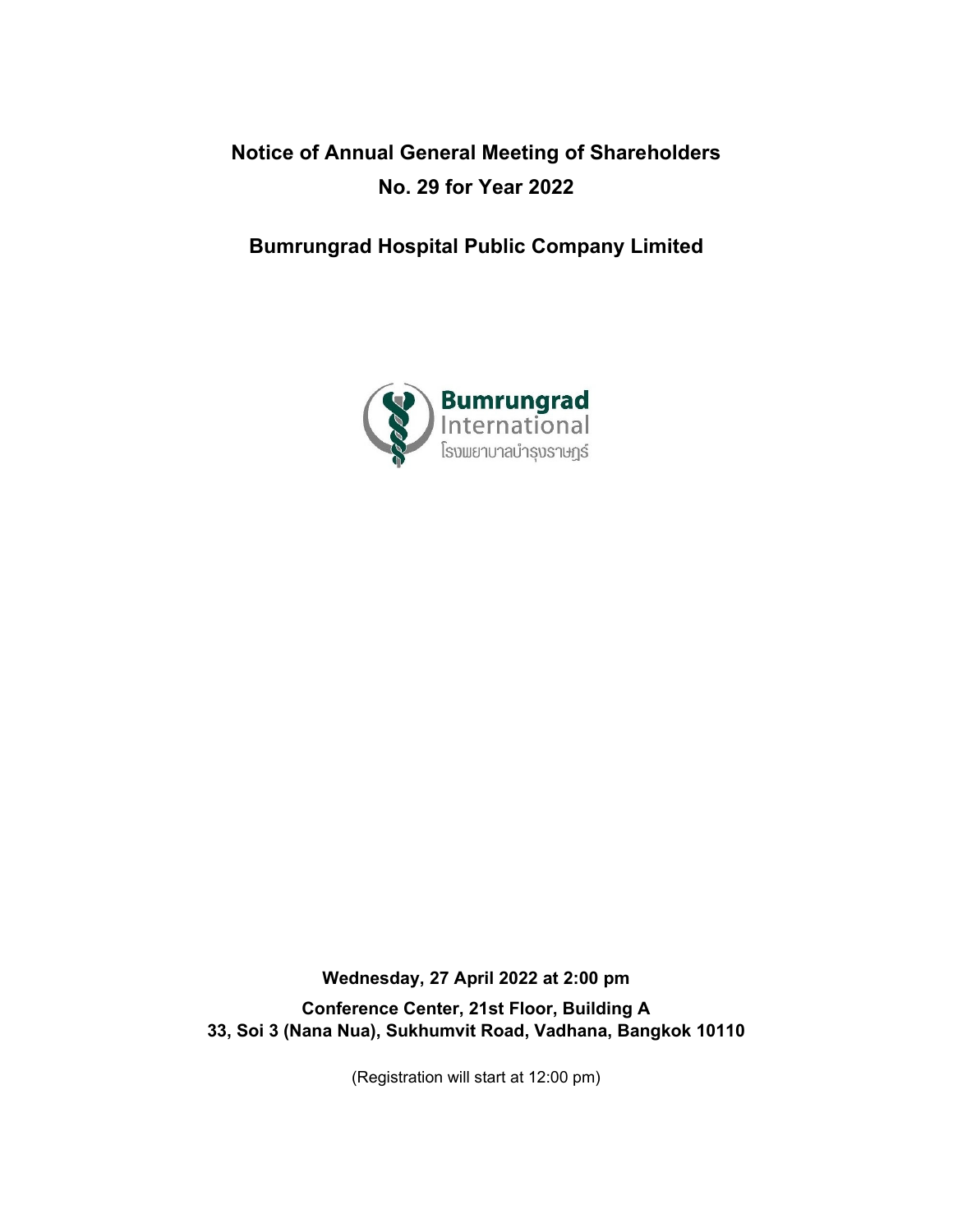# **Table of Contents**

|                                  |                                                                                         | Notice of Annual General Meeting of Shareholders No. 29 for the year 2022  1                |  |  |
|----------------------------------|-----------------------------------------------------------------------------------------|---------------------------------------------------------------------------------------------|--|--|
|                                  |                                                                                         | Enclosures to the Notice of Annual General Meeting of Shareholders No. 29                   |  |  |
| 1.                               | Copy of the minutes of Annual General Meeting of Shareholders No. 28 for the year 20217 |                                                                                             |  |  |
| 2                                |                                                                                         | 2021 56-1 One Report (to be downloaded from the provided QR Code)                           |  |  |
| 3                                |                                                                                         |                                                                                             |  |  |
| 4.                               |                                                                                         |                                                                                             |  |  |
|                                  |                                                                                         | Director                                                                                    |  |  |
|                                  | O                                                                                       |                                                                                             |  |  |
|                                  | $\circ$                                                                                 | Profile of candidate proposed for election to replace the retired director  21              |  |  |
|                                  |                                                                                         | Independent directors                                                                       |  |  |
|                                  | O                                                                                       |                                                                                             |  |  |
|                                  | $\Omega$                                                                                | Profiles of the candidates proposed for election to replace the retired                     |  |  |
| 5.                               |                                                                                         |                                                                                             |  |  |
| 6.                               | Proposed amendment to clause 4 of the Memorandum of Association to be inline            |                                                                                             |  |  |
| $7_{\scriptscriptstyle{\ddots}}$ | Part of the Company's Articles of Association relating to the                           |                                                                                             |  |  |
| 8.                               | Details of the documents required prior to attending the meeting, proxies,              |                                                                                             |  |  |
|                                  |                                                                                         | 9. Profile of the independent director for shareholders who wish to appoint her as proxy 35 |  |  |
|                                  |                                                                                         |                                                                                             |  |  |
|                                  | 11. Proxy Form A and Form B according to the Notification of the Department of          |                                                                                             |  |  |

# **Note:**

Notice of the Annual General Meeting of Shareholders and the enclosures are available on the Company's website (www.bumrungrad.com/investor) from 30 March 2022 onwards. The Company has published the shareholders' rights, procedures, and the timeline for proposing agenda items to the Board of Directors for inclusion in this invitation on its website. The publication also included the shareholders' rights, procedures, and the timeline for proposing candidates to the Board of Directors or the Nomination and Remuneration Committee for election as the Company's directors*.*

For additional information, please contact:

| Ms. Pantip Chirakarnjanakorn | +66 (0) 2011 4956 |
|------------------------------|-------------------|
| Mr. Daniel Kastner           | +66 (0) 2011 4853 |
| Ms. Jidapa Pupiromrat        | +66 (0) 2011 5929 |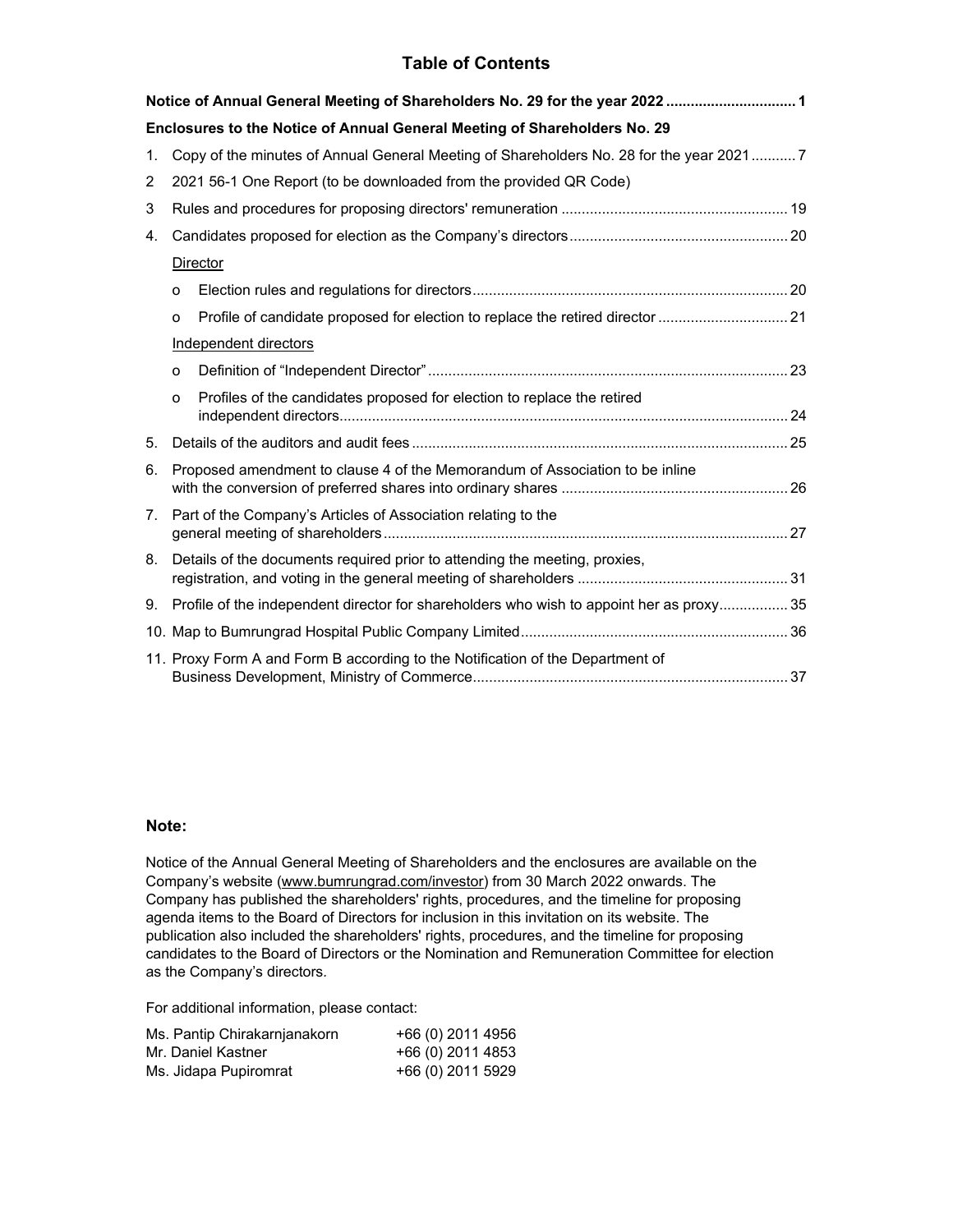## 5 April 2022

**Subject:** Invitation to Annual General Meeting of Shareholders No. 29 for the year 2022

**To:** Shareholders Bumrungrad Hospital Public Company Limited

### **Enclosures:**

- 1. Copy of the minutes of Annual General Meeting of Shareholders No. 28 for the year 2021;
- 2. 2021 56-1 One Report (to be downloaded from the provided QR Code);
- 3. Rules and procedures for proposing directors' remuneration;
- 4. Candidates proposed for election as the Company's directors;
- 5. Details of the auditors and audit fees;
- 6. Proposed amendment to clause 4 of the Company's Memorandum of Association to be in line with the conversion of preferred shares into ordinary shares;
- 7. Part of the Company's Articles of Association relating to the general meeting of shareholders;
- 8. Details of the documents required prior to attending the meeting, proxies, registration, and voting in the general meeting of shareholders;
- 9. Profile of the independent director for shareholders who wish to appoint her as a proxy;
- 10. Map to Bumrungrad Hospital Public Company Limited; and
- 11. Proxy Form A and Form B, according to the Notification of the Department of Business Development, Ministry of Commerce.

The Board of Directors Meeting of Bumrungrad Hospital Public Company Limited No. 1/2022, held on 23 February 2022, resolved to convene the Annual General Meeting of Shareholders No. 29 for the year 2022 on Wednesday, 27 April 2022, at 2:00 pm, at Conference Center, 21st Floor, Building A (formerly known as Bumrungrad International Clinic Building), 33, Soi 3 (Nana Nua), Sukhumvit Road, Vadhana, Bangkok 10110, to consider the following agenda.

#### **Agenda 1 To adopt minutes of Annual General Meeting of Shareholders No. 28 for the year 2021, held on Wednesday, 28 April 2021**

**Rationale:** Annual General Meeting of Shareholders No. 28 was held on Wednesday, 28 April 2021, a copy of the minutes of which is attached as Enclosure 1 on page 7.

**Opinion of the Board:** The Board of Directors is of the opinion that the minutes have been recorded comprehensively and accurately and recommend that the minutes be adopted.

### **Agenda 2 To acknowledge the Board of Directors' report on the Company's operations for the year 2021**

**Rationale:** The report of the Company's operations and other important information for the year 2021 are shown in the Business Operation section of the Company's 56-1 One Report, attached as Enclosure 2.

**Opinion of the Board:** The Board of Directors agrees that the Company's operations report should be presented to the shareholders for their acknowledgment.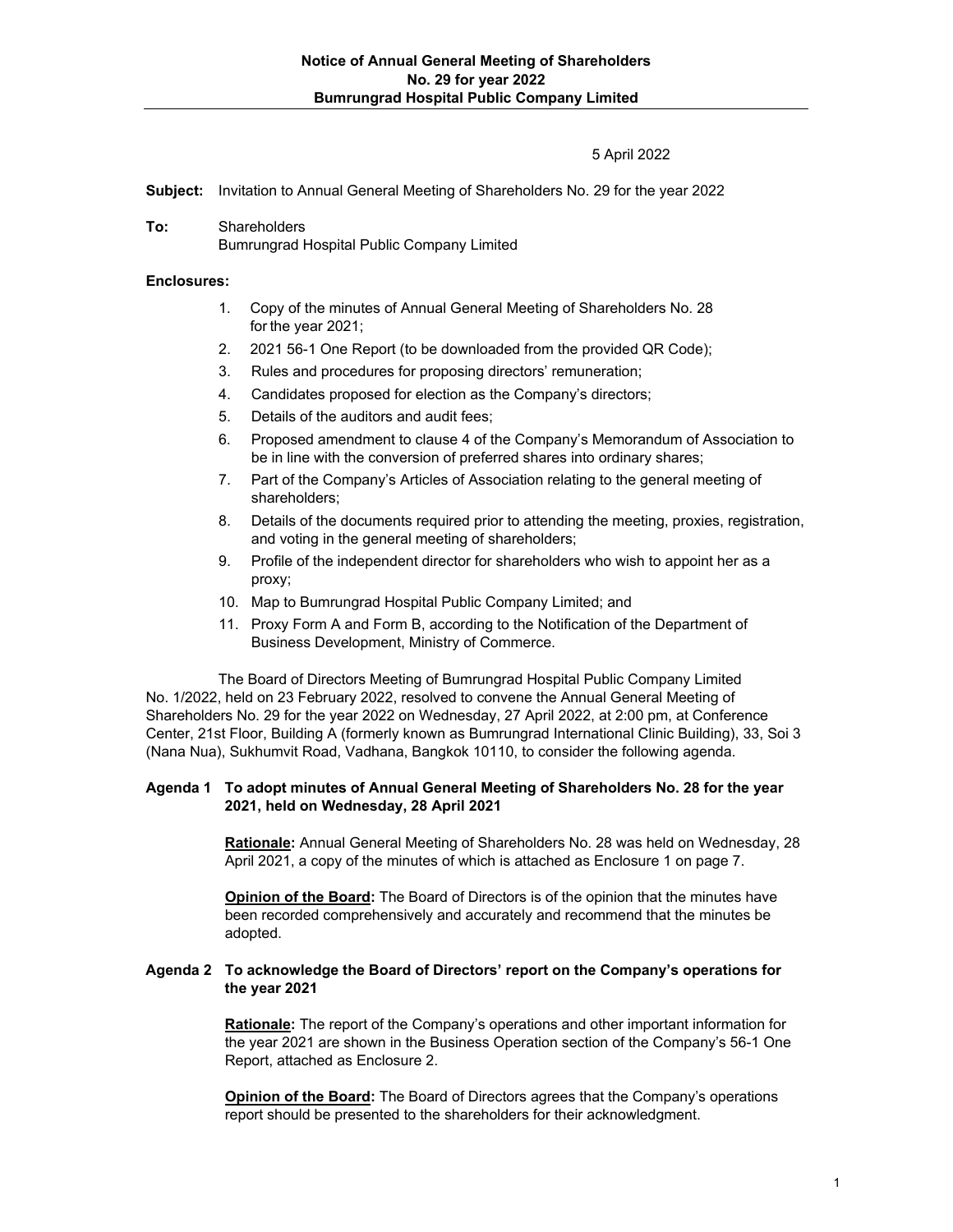## **Agenda 3 To consider and approve the audited statements of financial position and income statements for the year ending on 31 December 2021**

**Rationale:** The statements of financial position and income statements for the year ending on 31 December 2021 were audited and certified by the Company's auditor, and considered by the Audit Committee, details of which are shown in the Report and Consolidated Financial Statements section of the Company's 56-1 One Report, attached as Enclosure 2.

**Opinion of the Board:** The Board of Directors resolved that the shareholders' meeting considers and approves the Company's statements of financial position and income statements for the year ending on 31 December 2021, as audited and certified by the Company's auditor, EY Office Limited, and considered by the Audit Committee.

#### **Agenda 4 To consider and approve the appropriation of profit for the fiscal year 2021 and the declaration of dividends, and to acknowledge the payment of interim dividend**

**Rationale:** The Company's dividend policy takes into consideration the Company's performance, financial structure and status, investment plans, consistency of dividend payment, and the economic environment, without a fixed dividend payout ratio.

For 2021, the Company reported a consolidated net profit of Baht 1,215,678,226, retained earnings of Baht 15,854,701,185, and did not have retained losses. Therefore the Company can consider a dividend payment to shareholders.

Article 4.1 of the Company's Articles of Association states that when the Company has net profit which can be distributed to shareholders, the preferred shareholders will receive dividends before the ordinary shareholders. In any year in which dividends distributed to the preferred shareholders reach 15% of the Company's capital as represented by the preferred shares, the balance of the profit shall be distributed to the ordinary shareholders in any amount as determined by the shareholders' meeting. In any year that the Company is able to distribute dividends equal to more than 15% of its capital, the shareholders of both types shall receive the dividends equally.

Details of the appropriation of profit and proposed dividend payment as compared with the previous year are as follows:

| <b>Details of Profit Appropriation</b>         |                   | 2021        | 2020        |
|------------------------------------------------|-------------------|-------------|-------------|
| Consolidated net profit                        | (million baht)    | 1,215.68    | 1,204.14    |
| Unappropriated retained earnings               | (million baht)    | 15,854.70   | 17,143.53   |
| Total retained earnings before appropriation   | 17.070.38         | 18,347.67   |             |
| <b>Annual Dividend Appropriation</b>           |                   |             |             |
| Interim dividends                              | (Baht 1.15/share) | 915.13      | 915.13      |
| Final dividends                                | (Baht 2.05/share) | 1,631.32    | 1,631.32    |
| Total dividends                                | (Baht 3.20/share) | 2,546.45    | 2,546.45    |
| Unappropriated retained earnings carry forward | 14.523.93         | 15,801.22   |             |
| Dividend payout ratio                          | (%)               | 209.00      | 211.00      |
| No. of preferred and ordinary shares           | (shares)          | 795.766.507 | 795.766.507 |

The proposed dividends for the year 2021 equal more than 15% of the Company's total capital. Therefore, the dividend will be paid to all preferred and ordinary shareholders equally, in accordance with the Company's Dividend Payment Policy and Articles of Association.

As of the end of 2021, the Company has statutory reserves of Baht 92,275,000, which equal more than 10% of the Company's registered capital. Therefore the Company did not appropriate additional profit to the reserve fund in 2021.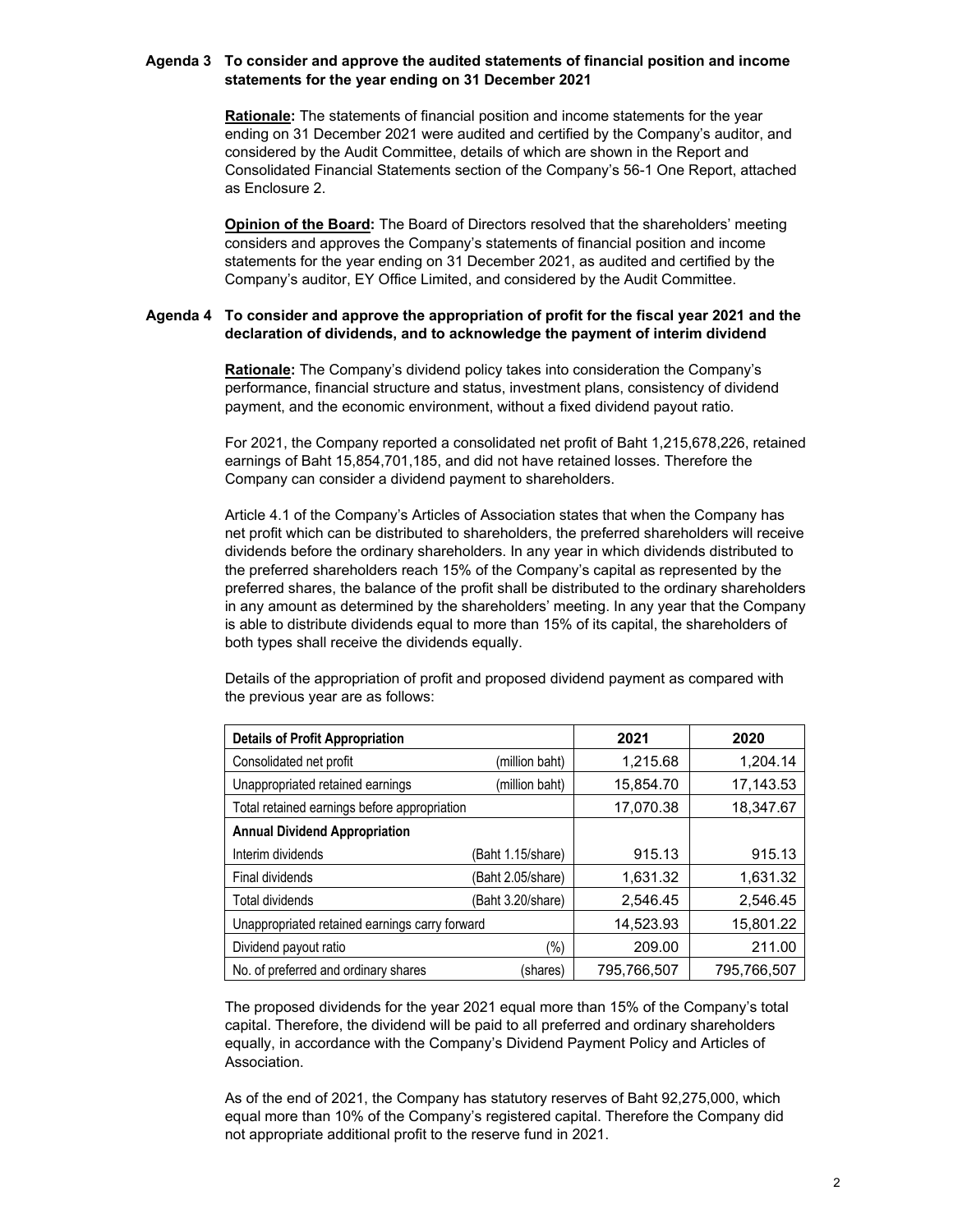**Opinion of the Board:** The Board of Directors resolved that it was appropriate to propose to the shareholders' meeting to consider and approve the payment of dividends for the year 2021 from the consolidated net profit and retained earnings at the rate of Baht 3.20 per share, amounting to Baht 2,546 million, or 209% of consolidated net profits for 2021.

In addition, the Board of Directors will report to the shareholders' meeting to acknowledge that the interim dividend of Baht 1.15 per share, totaling Baht 915 million, was paid on 8 September 2021.

Therefore, the remaining dividends of Baht 2.05 per share, totaling Baht 1,631 million (for an operating period from 1 July 2021 to 31 December 2021), will be paid to all preferred and ordinary shareholders whose names existed on the record date, 14 March 2022. The proposed date for dividend payment is 10 May 2022.

The payment of dividends for the year 2021 will be payable out of the Company's net profits and retained earnings and taxable at 20 percent.

#### **Agenda 5 To consider and approve the election of directors to replace the directors who retire by rotation**

**Rationale:** According to article 23 of the Company's Articles of Association, in every Annual General Meeting of Shareholders, one-third of the directors must retire from office. In this meeting, three directors will retire by rotation, namely:

| 1. Mr. Chai    | Sophonpanich | Chairman of the Board and Investment<br>Committee                                    |
|----------------|--------------|--------------------------------------------------------------------------------------|
| 2. Mr. Chanvit | Tanphiphat   | Vice Chairman and member of the Nomination<br>and Remuneration Committee             |
| 3. Mrs. Aruni  | Kettratad    | Independent Director and Chairperson of the<br>Nomination and Remuneration Committee |

The Company has election rules and regulations for directors and a definition of the independent director as detailed in Enclosure 4, on pages 20 and 23, respectively.

Whereas the Company provided the opportunity for shareholders to nominate candidates with appropriate knowledge, ability, and qualifications as directors of the Company from November 2021 to January 2022, none of the shareholders nominated a candidate.

The Nomination and Remuneration Committee considered the qualifications of the candidates, taking into account the election rules and regulations, the characteristics of an independent director, the relevant laws, the Company's Articles of Association, and the Board of Directors' Charter, including work experience of the candidates and agreed to propose to the shareholders' meeting the re-election of Mr. Chai Sophonpanich, Mr. Chanvit Tanphiphat and Mrs. Aruni Kettratad, whose terms will expire by rotation for another term. In its view, the qualifications of these candidates are appropriate for the business operation of the Company.

We propose that the shareholders kindly re-elect the following three directors whose terms will expire by rotation for another term:

- 1. Mr. Chai Sophonpanich Director
- 2. Mr. Chanvit Tanphiphat Director
- 3. Mrs. Aruni Kettratad Independent Director

The profiles of the candidates proposed for election as the Company's directors are attached in Enclosure 4, on pages 21, 22, and 24.

**Opinion of the Board:** The Board of Directors, excluding directors with a vested interest, agrees with the Nomination and Remuneration Committee. Also, the Board of Directors has considered that the proposed candidate to be the independent director shall give an opinion independently and be in line with the related rules and regulations. The Board of Directors then recommends that the shareholders' meeting re-elect the three directors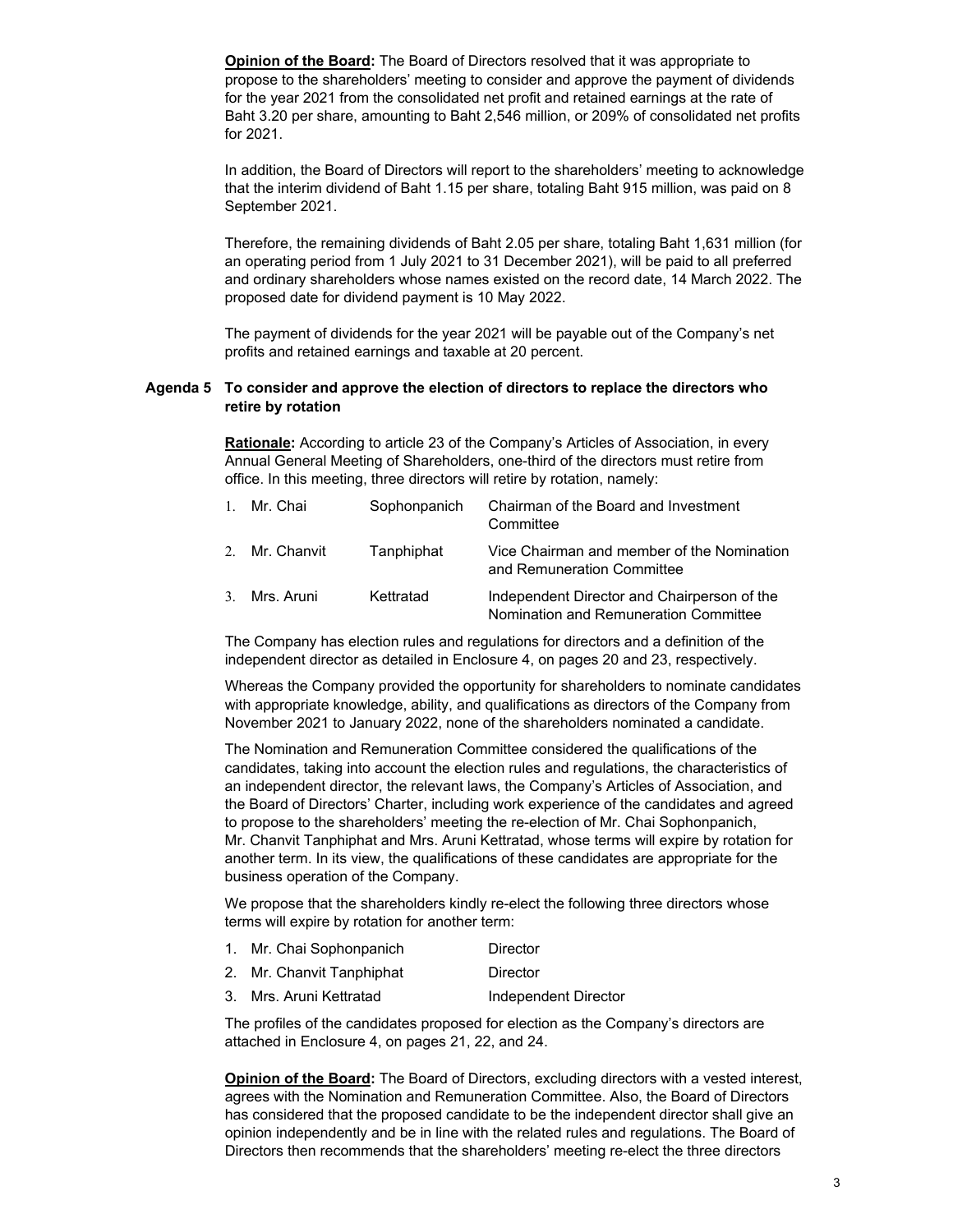who will retire by rotation in 2022, namely Mr. Chai Sophonpanich, Mr. Chanvit Tanphiphat, and Mrs. Aruni Kettratad, as directors of the Company for another term.

#### **Agenda 6 To consider and approve the directors' and committee members' remuneration for the year 2022**

**Rationale:** The Board of Directors has the policy to set the directors' and committee members' remuneration to be at the appropriate level, in accordance with the duties and responsibilities of the directors and committee members, taking into consideration the overall economic situation and comparison with other listed companies in the industry. The rules and procedures for proposing the director's remuneration are shown in Enclosure 3, on page 19.

In 2021, directors' remuneration consisted of annual remuneration and meeting attendance remuneration. The duties, responsibilities, and remuneration of the directors are shown in the Information about the Board of Directors section of the Company's 56-1 One Report, attached as Enclosure 2.

#### **Remuneration elements**

In 2021, the Nomination and Remuneration Committee considered the results of the Company's operation, the general economic situation, and a comparison between the Company's directors' remuneration and that of directors of other listed companies in the same industry and deemed it appropriate to propose to the shareholders for their approval as follows:

- A. Directors' and committee members' remuneration for the year 2022 totals no more than Baht 22.2 million with the following details:
- Directors' and Committee members' meeting remuneration for the year 2022 shall total no more than Baht 5.6 million, the same as in 2021, but with different rates, as follows:

(Baht/person/meeting)

| <b>Board of Directors</b> | 2022   | 2021   |
|---------------------------|--------|--------|
| Chairman                  | 65,000 | 50,000 |
| Vice Chairman             | 50,000 | 40,000 |
| Director                  | 40,000 | 30,000 |

(Baht/person/meeting)

| <b>Committee</b><br><b>Members</b> | <b>Audit Committee</b> |        | <b>Nomination and</b><br><b>Remuneration</b><br><b>Committee</b> |        | <b>Investment</b> | <b>Committee</b> |
|------------------------------------|------------------------|--------|------------------------------------------------------------------|--------|-------------------|------------------|
|                                    | 2022                   | 2021   | 2022                                                             | 2021   | 2022              | 2021             |
| Chairman                           | 60,000                 | 50,000 | 55,000                                                           | 50,000 | 55,000            | 50,000           |
| Members                            | 40,000                 | 30,000 | 40,000                                                           | 30,000 | 40,000            | 30,000           |

2. Directors' annual remuneration for the year 2022 be a total of no more than Baht 16.6 million, the same amount as in 2021, shall be allocated by the Chairman of the Board of Directors.

(Baht/person/year)

| <b>Board of Directors</b> | 2022                                               | $2021*$   |
|---------------------------|----------------------------------------------------|-----------|
| Chairman                  | Baht 16.6 million, which                           | 2,000,000 |
| Vice Chairman             | shall be allocated by the<br>Chairman of the Board | 1,630,000 |
| <b>Directors</b>          | of Directors                                       | 1,510,000 |

\* The actual amount of 19.14 million baht was paid in 2021.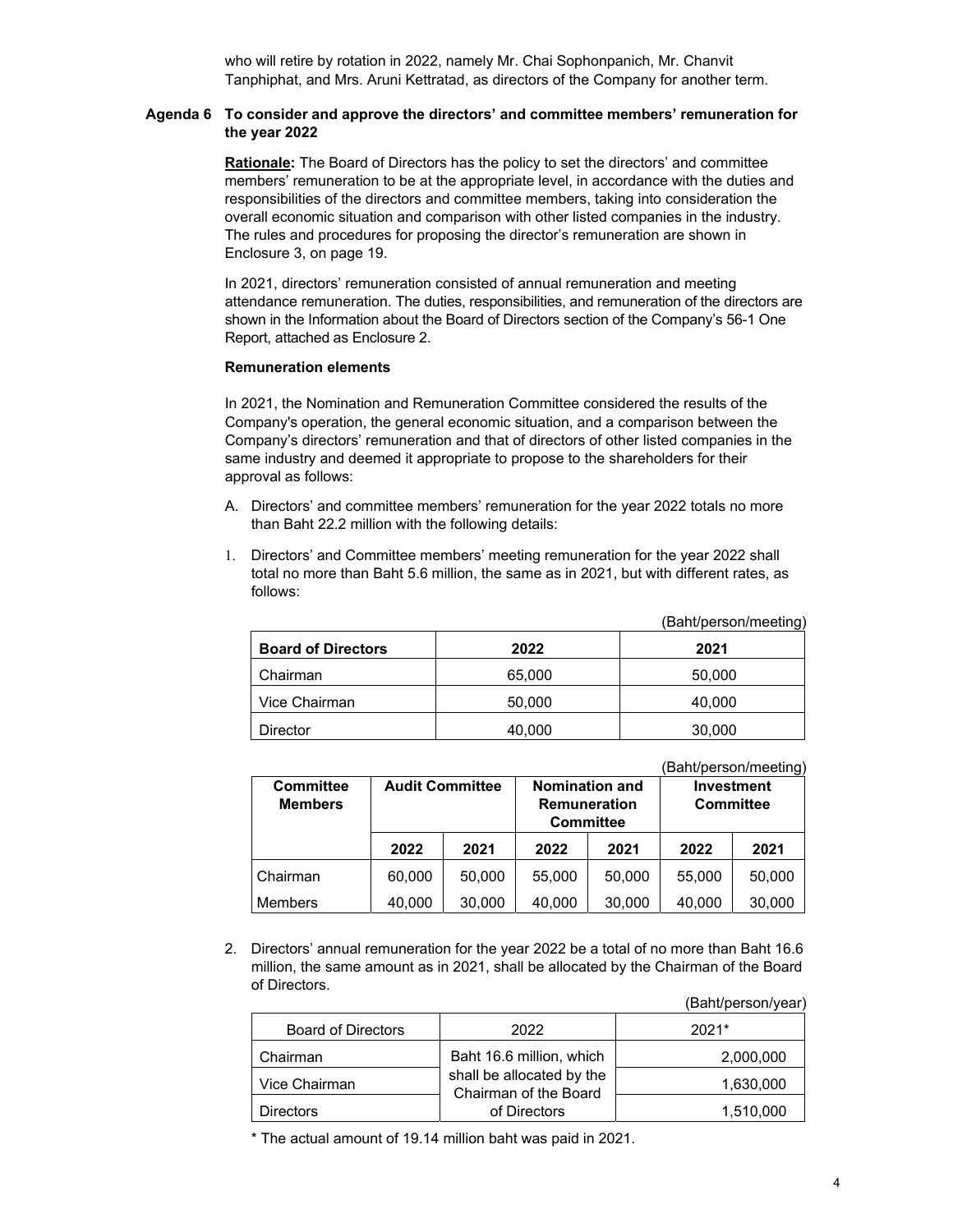B. Board of Directors and family members will also be entitled to annual medical allowance as follows:

Each director will be entitled to a medical allowance of not exceeding Baht two million per year applicable at Bumrungrad Hospital, Vitallife Clinics, and Esperance Clinic. The amount exceeding Baht two million will be entitled to a 50% discount.

A special privilege for directors to utilize the facility at RAKxa, Vitallife @ Bangkrajao Clinic for up to Baht 100,000 per year.

Parents, spouses, and minor children (up to 20 years old) will be entitled to a 30% discount applicable at Bumrungrad Hospital.

**Opinion of the Board:** The Board of Directors agrees with the Nomination and Remuneration Committee and recommends that the shareholders' meeting approve the directors' and committee members' remuneration for the year 2022 as proposed.

#### **Agenda 7 To consider and approve the appointment of the auditor and to fix the audit fees for the year 2022**

**Rationale:** The Audit Committee has proposed the appointment of Ms. Kosum Cha-em, Certified Public Account No. 6011, Ms. Vissuta Jariyathanakorn, Certified Public Accountant No. 3853, and Ms. Manee Rattanabunnakit, Certified Public Accountant No. 5313 of EY Office Limited, to the Board of Directors for proposal to the shareholders as the Company's auditors for the year 2022, and the fixing of the audit fees to be no more than Baht 2,790,000. Additional details of the proposed auditors and audit fees are attached in Enclosure 5 on page 25.

The Audit Committee is of the view that EY Office Limited has provided efficient services for the Company and is familiar with the hospital business. The proposed audit fee is appropriate and at the same level as other companies in the same industry.

**Opinion of the Board:** The Board of Directors concurs with the Audit Committee's proposal to the shareholders' meeting to appoint Ms. Kosum Cha-em, Certified Public Account No. 6011, Ms. Vissuta Jariyathanakorn, Certified Public Accountant No. 3853, and Ms. Manee Rattanabunnakit, Certified Public Accountant No. 5313 of EY Office Limited, as the Company's auditors for the year 2022, and to fix the audit fees to be no more than Baht 2,790,000.

### **Agenda 8 To consider and approve the amendment to clause 4 of the Company's Memorandum of Association concerning the registered capital, to be in line with the conversion of preferred shares into ordinary shares in 2022**

**Rationale:** The Company's Board of Directors Meeting No. 5/1998, held on 11 November 1998, resolved that preferred shares can be converted into ordinary shares at the rate of one preferred share to one new ordinary share in February of each year.

In February 2022, preferred shareholders exercised their rights to convert 300,100 preferred shares into ordinary shares. Therefore, clause 4 of the Memorandum of Association, pertaining to the types of shares of the registered capital, must be amended, as detailed in Enclosure 6 on page 26.

**Opinion of the Board:** The Board of Directors recommends that the shareholders' meeting approve the amendment to clause 4 of the Company's Memorandum of Association to be in line with the conversion of preferred shares to ordinary shares, as required by law.

#### **Agenda 9 Other business (if any)**

 Kindly attend the Annual General Meeting No. 29 of 2022 at the abovementioned date, time, and venue. The registration will start at 12:00 p.m.